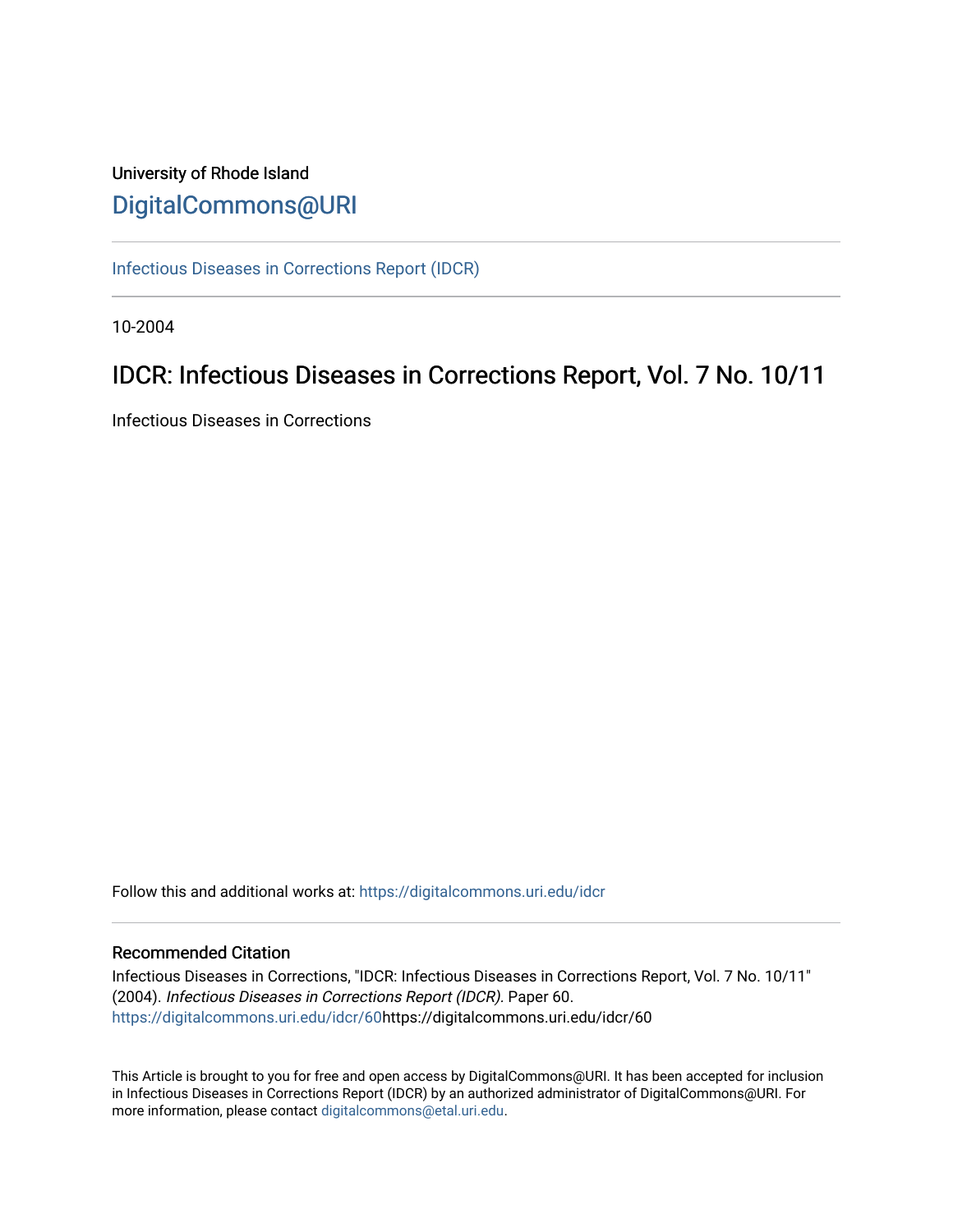



Oct./Nov. 2004 Vol. 7, Issues 10&11

# **INFECTIOUS DISEASES IN CORRECTIONS REPORT**

### SPONSORED BY THE BROWN MEDICAL SCHOOL, OFFICE OF CONTINUING MEDICAL EDUCATION

## **ABOUT IDCR**

*IDCR, a forum for correctional problem solving, targets correctional physicians, nurses, administrators, outreach workers, and case managers. Published monthly and distributed by email and fax, IDCR provides up-to-the moment information on HIV/AIDS, hepatitis, and other infectious diseases, as well as efficient ways to administer treatment in the correctional environment. Continuing Medical Education credits are provided by the Brown University Office of Continuing Medical Education. IDCR is distributed to all members of the Society of Correctional Physicians (SCP) within the SCP publication, CorrDocs (www.corrdocs.org).*

## **CO-CHIEF EDITORS**

**Joseph Bick, MD** *Chief Medical Officer, California Medical Facility, California Department of Corrections*

> **Anne S. De Groot, MD** *Director, TB/HIV Research Lab, Brown Medical School*

#### **DEPUTY EDITORS Frederick L. Altice, MD**

*Director, HIV in Prisons Program, Yale Univ. AIDS Program*

**David P. Paar, MD** *Director, AIDS Care and Clinical Research Program, Univ. of Texas, Medical Branch*

**Bethany Weaver, DO, MPH** *Acting Instructor, Univ. of Washington Center for AIDS and STD Research*

> **Renee Ridzon, MD** *Bill & Melinda Gates Foundation*

## **SUPPORTERS**

*IDCR is grateful for the support of the following companies through unrestricted educational grants: Major Support: Abbott Laboratories, Boehringer Ingelheim and Roche Pharmaceuticals. Sustaining: Pfizer Inc., Gilead Sciences, Inc., GlaxoSmithKline, Merck & Co., Schering-Plough and ViroLogic.*

## **IDCR MISSION STATEMENT**

We changed our name from HEPP Report to IDCR (Infectious Diseases in Corrections Report) to encompass all infectious diseases that impact the correctional setting. IDCR's goal is to educate correctional health care providers about the appropriate medical management of prisoners infected with HIV, hepatitis, TB, and other infectious diseases; to encourage these providers to improve their networks with correctional, academic or community-based infectious disease experts; and to promote a level of infectious disease care in correctional facilities that is equivalent to the "community standard."

# **HEPATITIS B IN CORRECTIONS**

*By Beth Schwartzapfel\*, BA and Josiah D. Rich\*\*, MD, MPH, Brown University, The Miriam Hospital, Providence, RI*

#### **Hepatitis B in the United States**

Hepatitis B virus (HBV) is a bloodborne virus that causes both acute and chronic liver disease. Viremia can last for several months in acute infections, and for many years in chronic infections. Because of crowding and highrisk behaviors that take place within many jails and prisons, the transmission of HBV becomes a serious issue. The following article will outline HBV in corrections, HBV transmission, the clinical course of HBV, and vaccine possibilities.

An estimated 1.25 million, or 5% of the United States population has serologic evidence of past or present HBV, and 0.4% - 0.5% have chronic infection. <sup>1</sup> Chronic HBV infection accounts for 5%-10% of cases of chronic liver disease and cirrhosis in the United States, and acute HBV continues to affect approximately 8,000 people each year, $2$  despite the fact that a safe and effective HBV vaccine has been available for more than two decades.

The incidence of acute HBV infection has been decreasing steadily since the Centers for Disease Control and Prevention (CDC) and the Advisory Committee on Immunization Practices (ACIP) began recommending universal childhood vaccination and vaccination of high-risk groups more than a decade ago.<sup>3</sup> Partially as a result of this aggressive vaccination policy, the incidence of acute HBV infection in 2002 was reported to be 2.8 per 100,000 population, down from a rate of 8.5 per 100,000 in 1990. However, after more than 10 years of decline, the incidence of HBV among men over age 19 and women aged 40

or older has increased. The most common risk factors reported among adults with acute HBV continue to be multiple sexual partners, men having sex with men, and injection drug use. $^{2}$ 

#### **Hepatitis B in Corrections**

The high prevalence of markers for HBV infection among incoming inmates to prisons and jails was described as early as 1978. <sup>4</sup> Since then, there has been an explosion of the incarcerated population in the United States, particularly in the last two decades, fueled largely by tougher penalties for drug offenses. The number of people incarcerated in state or federal prisons whose most serious crime was a drug offense has increased 13-fold, from 23,749 in 1980 to 324,601 in 2001. <sup>5</sup> Due to this increase in drug user incarceration, the prevalence of blood-borne infections in those who are incarcerated also increased. Despite the emergence of a HBV vaccine, seroprevalence studies among inmates have continued to document high rates of HBV markers - 30% in Tennessee, 6 35% in Virginia, 7 43% in Suffolk County, Massachusetts,<sup>8</sup> and most recently, 20% in Rhode Island.<sup>9</sup> It should be noted that approximately 95% of these cases have

#### *Continued on page 2*

## **WHAT'S INSIDE** Hep B Algorithms **manually and paying the B Algorithms** pg 5 Spotlight **manual control of the Spotlight** pg 6 In The News pg 8 Self-Assessment Test pg 9

Brown Medical School | Providence, RI 02912 | 401.863.6128 | fax: 401.863.6087 | www.IDCRonline.org *If you have any problems with this fax transmission please call 800.748.4336 or e-mail us at IDCR@corrections.net*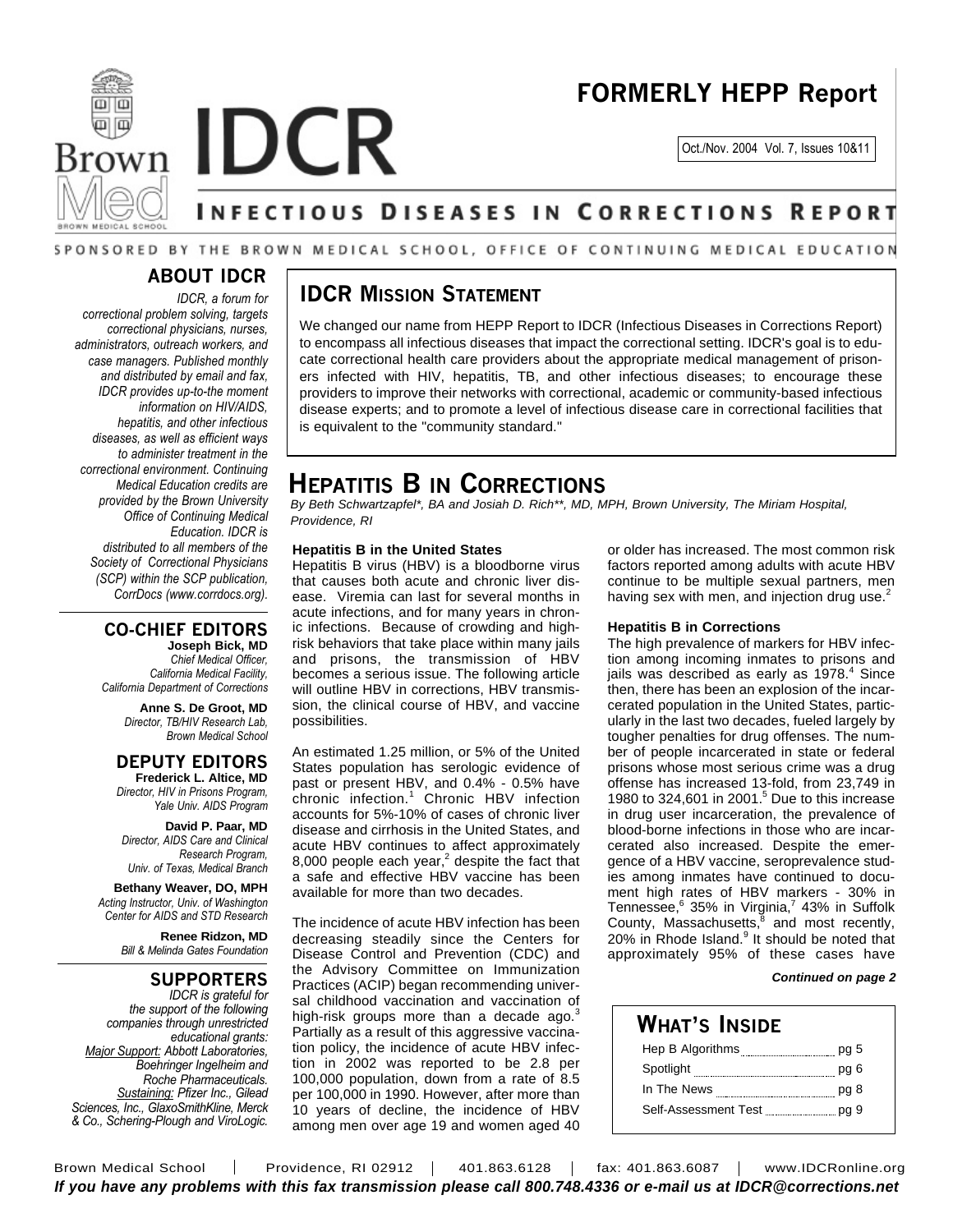#### **HEPATITIS B IN CORRECTIONS...** *(continued from page 1)*

resolved infection, and only 5% would be expected to have chronic HBV. Additionally, 30% of persons with acute HBV infection in the United States report having been in prison or jail at some point.<sup>10</sup>

Several recent publications have highlighted the transmission of HBV within prison walls. In 2001, the CDC reported on an HBV outbreak in a state correctional facility; 11 inmates living in four separate dormitories were identified with acute HBV, for an overall infection rate of 1.2% among inmates in the facility. Most of the infected inmates were asymptomatic. <sup>11</sup> A serosurvey conducted from 1999-2002 among inmates of Georgia's correctional system identified 92 cases of acute HBV infection. While it is not know how many of these 92 cases were acquired in prison, what is known is that of 57 acute HBV cases reported between January 2001 and June 2002, 72%, or 41 cases, were acquired in prison.<sup>12</sup> A study in the RI Department of Corrections identified a HBV incidence of 2.7 per 100 personyears among 446 continuously incarcerated inmates.<sup>9</sup>

#### **Transmission**

HBV is bloodborne and sexually transmitted. The virus is found in moderate to high concentrations in blood, serum, wound exudates, semen, vaginal secretions, and saliva, and is transmitted by percutaneous or mucosal exposure to these fluids.<sup>13</sup>

In correctional settings, a disproportionately high prevalence of chronic HBV infection among inmates provides a reservoir for infection of susceptible inmates. Given the lack of access to condoms (only two state and five municipal correctional systems make condoms available to adult inmates for use in their facilities), sexual contact between inmates is a major risk factor for intra-prison transmission; the CDC reports that 2%-30% of inmates have sex while incarcerated.<sup>14</sup>

Similarly, lack of access to needle exchange (or, indeed, needles) makes drug use behind bars especially risky, even if it occurs less frequently than in the community. A recent survey of injection drug users in Los Angeles County found that 15% of 197 participants released from detention in the previous year reported having injected drugs while incarcerated, and that 79% of those who had ever injected while incarcerated reported sharing needles.<sup>15</sup>

Other HBV transmission risks in the correctional setting include: fights, bites, cuts, injuries, sharing razors, tattooing and piercing.<sup>16</sup>

#### **Clinical Course and Natural History**

The incubation period of HBV ranges from 45-160 days. Acute HBV infection is asymptomatic in 50% of adults. When clinical manifestations do occur, they usually correspond with the following phases: preicteric (lasting three to 10 days, characterized by malaise, anorexia, nausea,

After more than 10 years of decline, incidence of HBV among men over age 19 and women aged 40 or older has increased.

vomiting, right upper quadrant abdominal pain, fever, headache, myalgias, skin rashes, arthralgias and arthritis, and dark urine), icteric (lasting one to three weeks, characterized by jaundice, light or grey stools, hepatic tenderness and hepatomegaly), and convalescence (other symptoms disappear but fatigue or malaise may persist for up to several months). $^{17}$ 

Fulminant hepatitis is rare, occurring in 1%-2% of newly infected persons, but its mortality rates are high, ranging from 63% to 93%. Between 200 to 300 people in the United States die each year of HBVinduced fulminant hepatitis. 17

Most adults with acute HBV recover completely, with elimination of HBV surface antigen (HBsAg) from the blood and production of antibody to the surface antigen (anti-HBs), creating immunity from future infection. However, up to 10% of adults with acute infection develop chronic HBV infection. Most of the serious complications associated with HBV are the result of chronic infection.

The majority of adults with chronic HBV are asymptomatic, though they are capable of infecting others. One third of chronically infected persons have no evidence of liver disease. In the other two thirds of those with chronic HBV infection, long term effects on infection include chronic hepatitis, cirrhosis, liver failure, and hepatocellular carcinoma (HCC). An estimated 3,000 to 4,000 persons in the United States die each year from HBV-related cirrhosis, and approximately 1,000 to 1,500 die from HBV-related HCC. Persons with chronic HBV infection are up to 300 times more likely to develop HCC than persons without HBV infection.<sup>17</sup>

There is some interest lately in occult HBV, defined as the demonstration of antibodies to the HBV core antigen (anti-HBc), without either HBsAg or anti-Hbs, with or without the presence of low-level circulating virus. <sup>16</sup> Cohorts of persons with HIV, hepatitis C virus (HCV), and HIV/HCV coinfection have all been found to have a higher prevalence of occult HBV infection than previously expected when tested for HBV with ultra-sensitive assays.<sup>18</sup> However, the clinical significance and transmissibility of HBV DNA in patients with occult HBV infection is a matter of some debate.<sup>19</sup>

#### **Hepatitis B vaccine**

The first vaccine against HBV, a plasmaderived vaccine, was introduced in 1981. This vaccine was thought to be safe and was effective, but not well accepted due to the use of thimerosal, an ethyl mercurycontaining preservative used in the drug, and was removed from the market in 1992. The vaccine that is currently licensed and used widely is a recombinant HBV vaccine, first licensed in 1986 and produced by Merck and Company (Recombivax HB) and SmithKline Beecham (Energix-B). Vaccines made by the two manufacturers both induce the same immunity against HBV. Twinrix, a combined hepatitis A and B virus vaccine<br>manufactured by GlaxoSmithKline manufactured by Biologicals, was licensed in 2001.<sup>20</sup>

After 3 intramuscular doses of HBV vaccine, over 90% of healthy adults develop adequate antibody responses. Larger vaccine doses or an increased number of doses are often required to induce an antibody response in hemodialysis patients and may be necessary in immunocompromised patients. Vaccine-induced immunity levels decline with time, but immune memory remains intact for at least 13 years following immunization, and adults with declining antibody levels are still protected from clinically significant HBV infection. Therefore, for adults with normal immune status, neither booster doses nor routine serologic testing to assess immune status are indicated. 20 The standard HBV vaccination schedule consists of the second and third doses being administered 1 and 6 months after the first. 21

The first official recommendations for the use of the HBV vaccine, published in 1982, included a recommendation to vaccinate "inmates of long-term correctional facilities".<sup>21</sup> However, difficulty providing the vaccine to some populations, such as men who have sex with men and injection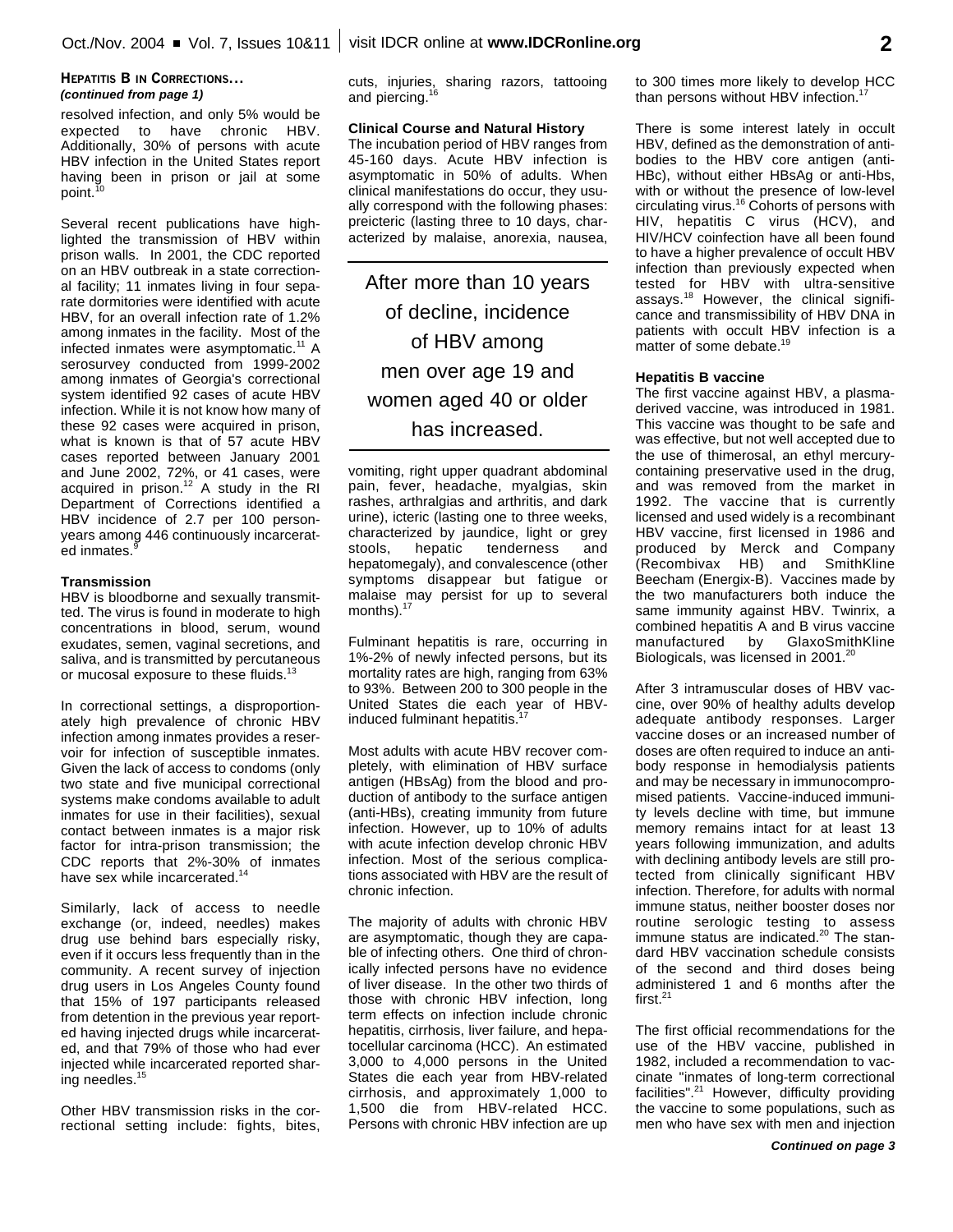#### **HEPATITIS B IN CORRECTIONS...** *(continued from page 2)*

drug users, led to the assumption in the late 1980s and early 1990s that high-risk adults could not be vaccinated before exposure to the virus, even by "aggressive vaccination programs." 22 Therefore, priority was given to universal childhood vaccination as a national policy over targeted vaccination of high-risk adults.<sup>3</sup>

Throughout the evolution of the national vaccination policy, the CDC has continued to recommend vaccination of adults in correctional facilities.<sup>14</sup> In a survey published in 2001, the only states to routinely offer HBV vaccine to inmates included Michigan and Texas.<sup>23</sup> Texas has since discontinued its program due to a lack of funds. <sup>12</sup> However, Texas continues to routinely administer HBV vaccine to HIV+ inmates who are seronegative for HBV. Between 2002-2003, Indiana initiated a program in which HBV vaccination was offered to all incoming inmates. Nearly 100% of inmates participated, many receiving three shots before release. Unfortunately, this program has also ended, due to lack of funds. Other states have since initiated vaccination programs for adult inmates.<sup>24</sup> However, the practice remains rare and the exact number of states currently offering routine HBV vaccination to inmates is difficult to ascertain.

While HBV vaccination for those who are incarcerated presents a cost to correctional systems, the intervention overall is a cost savings since net savings accrue to the entire health care system. Nonetheless, the vaccinations have been a difficult "sell" to correctional health care officials with ever-restrictive budgetary concerns. Because prisons and jails acquire a substantial portion of the population at risk for HBV infection and often offer a first-time opportunity for medical care, the opportunity that prisons and jails have for an effective health intervention to prevent HBV infection is substantial.<sup>25</sup>

Several pilot programs have demonstrated the feasibility of implementing such a program in the correctional setting. In a pilot program in the Women's Division of Rhode Island State Prison, 65% of those offered HBV vaccine accepted at least one dose.<sup>26</sup> The program has since been expanded to include the Men's Division; acceptance rates there have been upwards of 90% (unpublished data). From 2000 to 2002, the Texas Department of Criminal Justice offered HBV vaccine to all of its estimated 40,000 entering inmates, with acceptance rates of 85% in jail and 72% in prison.

Though the length of stay for many incarcerated persons is not long enough to complete the three-dose HBV vaccine series (this is especially true for jail facilities where up to one half are released within 24-48 hours<sup>27</sup>), a single dose offers immunity in up to 55% of those vaccinated, and two doses offers immunity in up to 85%. <sup>28</sup> Alternative vaccination schedules can speed the process and allow inmates who are only incarcerated for a short time to complete the series. An alternative schedule that can be used for vaccination is zero, two, and four months. In this shortened series, the third dose needs to be given two months after the second dose and four months after the first dose. Given the high rate of recidivism in prisons and jails and the fact that one need not restart an HBV vaccine series if the interval between doses is longer than recommended, inmates who are re-entering prison or jail after being released may restart a series where they left off at their last incarceration.<sup>17</sup>

#### **Conclusion**

Though the United States has made substantial progress towards eliminating HBV with universal childhood vaccination, an opportunity to prevent 30% of new HBV cases is missed each year in the correctional setting. Though most adults infected with HBV recover, acute HBV can cause substantial morbidity, and chronic infection can cause chronic hepatitis, cirrhosis, HCC, and death. Education of correctional personnel, as well as providing vaccines to personnel, may encourage vaccination programs of inmates. Routine HBV vaccination of inmates is in the best interest of the health of prisoners and the public.

### *DISCLOSURES:*

*\*Nothing to disclose. \*\*Consultant: Bristol Myers Squibb, Merck, Agouron, GlaxoSmithKline, Roche Speaker's Bureau: GlaxoSmithKline, Roche Major Stockholder: Repligen, Alkermes, Isis*

#### *REFERENCES:*

*1. Moyer LA, Mast EE. Am J Prev Med 1994; 10 Suppl:45-55.*

- *2. CDC. MMWR 2004; 52:1252-54.*
- *3. CDC. MMWR 1991; 40:1-19.*
- *4. Koplan JP, Walker JA, Bryan Kr. J Infect Dis 1978; 137:505- 506.*
- *5. Harrison PM, Beck AJ. NCJ 2002; 48.*

*6. Decker MD, Vaughn WK, Brodie JS, et al. J Infect Dis 1984; 150:450-9.*

*7. Tucker RM, Gaffey MJ, Fisch MJ, et al. Clin Ther 1987; 9:622-8.*

*8. Barry MA, Gleavy D, Herd K, et al. Am J Public Health 1990; 80:471-3.*

*9. Macalino GE, Vlahov D, Sanford-Colby S, et al. Am J Pub Health 2004; 94:1218-23.*

- *10. Mast EE, Williams IT, Alter MJ. Vaccine 1998; 16:S27-S29. 11. CDC. MMWR 2001; 50:529-32.*
- *12. CDC. MMWR 2004; 53:678-83.*

*13. CDC. http://www.cdc.gov/ncidod/diseases/hepatitis/slideset/ hep\_b/hep\_b.pdf.* 

*14. CDC. MMWR 2003; 52(RR-1):1-36. 15. Lopez-Zetina J, Kerndt P, Ford W, et al. Addiction 2001; 96:589-95. 16. Allan JP. Transfus Clin Biol 2004; 11:18-25. 17. CDC. Hepatitis B. The Pink Book: Epidemiology and Prevention of Vaccine-Preventable Diseases, 6th ed. 2001; 207- 229. 18. Hofer M, Joller HI, Grob PJ, et al. Eur J Clin Microbio Infec Dis 1998; 17:6-13. 19. Brechot C, Thiers V, Kremsdorf D, et al. Hepatology 2001; 34:194-203. 20. CDC. MMWR 2001; 50:806-7. 21. CDC. MMWR 1982; 31:317-18. 22. Alter MJ, Hadler SC, Margolis HS, et al. JAMA 1990; 263:1218-22. 23. Charuvastra A, Stein J, Schwaratzapfel B, et al. Public Health Rep 2001; 116:203-9. 24. Clarke J, Schwartzapfel B, Pomposelli J, et al. J Health Care Poor Underserved. 2003; 14:318-23. 25. Pisu M, Meltzer MI, Lyerla R. Vaccine 2002; 21:312-21. 26. Schwartzapfel B, Clarke J, Shephardson S, et al. 131st Annual Meeting of the American Public Health Assocation, 2003. San Francisco, CA. 27. CDC. http://www.cdc.gov/idu/facts/druguse.htm.*

*28. CDC. MMWR 1998; 47:101-3.*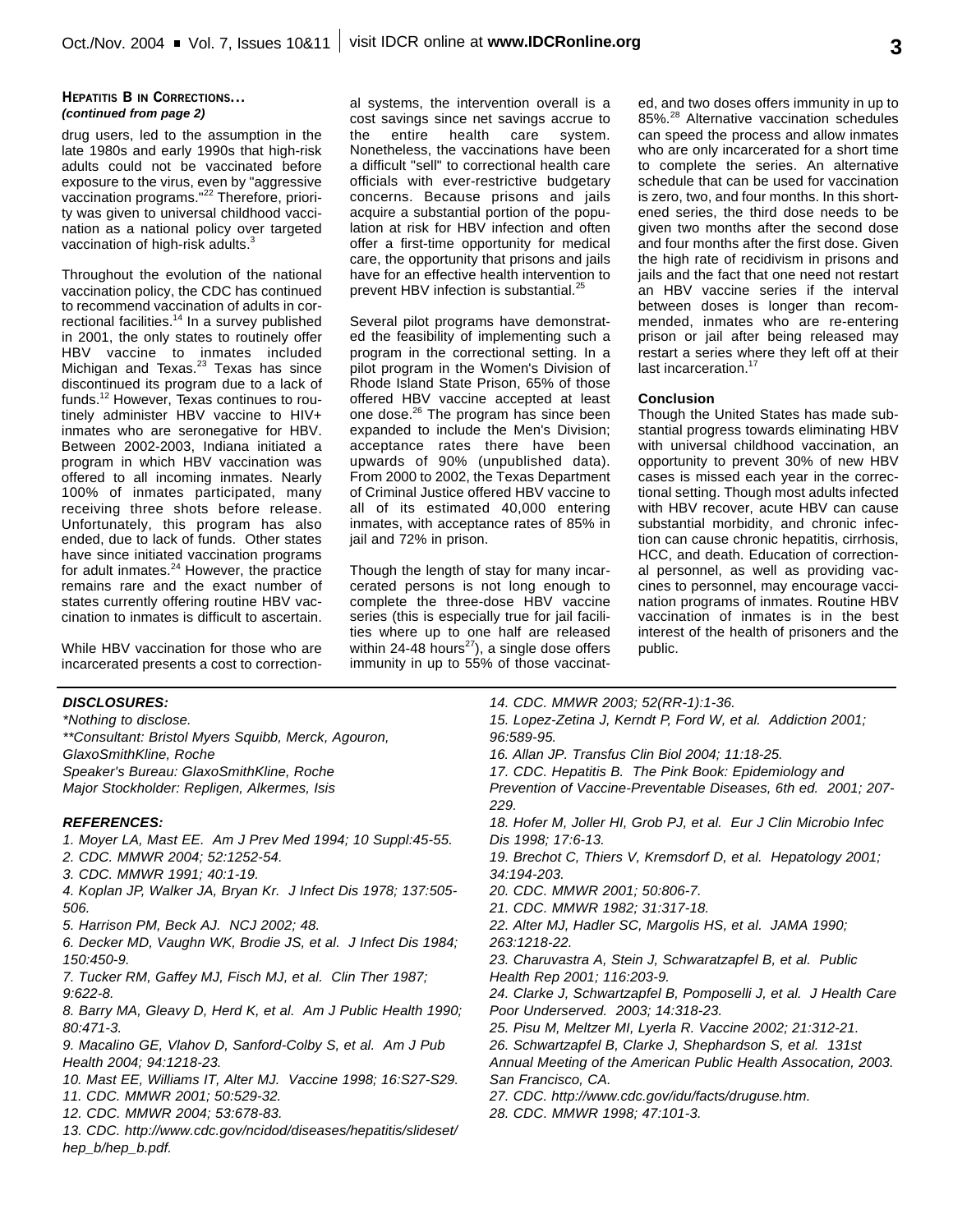# **LETTER FROM THE EDITOR**

Dear Correctional Colleagues:

All of us working in correctional public health are familiar with the horrendous costs associated with the treatment of preventable diseases. Our patients come to us from the free community with a lifetime of neglected or undiagnosed medical problems: HIV, HCV, HBV, gonorrhea, chlamydia, syphilis, mental illness, diabetes, hypertension, hyperlipidemia…. Once they step through our gates, they finally achieve something that all Americans deserve but many do not have - a constitutional right to a minimum standard of health care.

Not surprisingly, many correctional systems are running chronic budgetary deficits as they struggle to cover the rising costs associated with diagnosis and treatment of chronic medical problems. The irony is that more affordable approaches exist that could be implemented to address many of these societal problems. For over 20 years, a safe, effective vaccine has been available that can in a cost-effective manner decrease the burden of HBV and associated chronic liver disease. However, not all children are vaccinated for HBV, and an alarming number of at-risk individuals eventually end up as wards of our correctional system. Most of the life-time costs associated with chronic liver disease will not fall upon jails and prisons, but rather upon society after inmates are released. As a result, many systems that struggle to provide treatment for other medical conditions have not intensively invested in vaccination programs for at-risk inmates. The opportunity is therefore lost; the potential savings to society are squandered.

As my colleagues in correctional medicine have before me, I again call for the establishment of a *Vaccines for At-risk Adults* program. By making free or deeply discounted vaccines available for all at-risk adults, including those who are incarcerated, we can turn a correctional challenge into a public health opportunity. Only by working together with our free-world colleagues can we formulate an effective societal response to the medical needs of those who have been temporarily entrusted to our care.

This month, Drs. Rich and Schwartzapfel provide an excellent review of hepatitis B in corrections. Drs. Dieterich, Aftab, and Martin discuss HBV treatment options and we also reprint algorithms for the diagnosis and treatment of those with chronic hepatitis B. At the conclusion of this issue, readers will have a better understanding of the prevention, epidemiology, natural history, and treatment of hepatitis B. We hope that you find this issue useful, and we look forward to seeing you at our annual preconference infectious diseases seminar, to be held on Saturday, November 13, 2004 in conjunction with the fall meeting of the National Commission on Correctional Health Care in New Orleans.

Sincerely,<br>found Bick

Joseph Bick, MD

# **Subscribe to IDCR**

Fax to **617-770-3339** for any of the following: *(please print clearly or type)*

| EMAIL:                      |                                                           |                                                                                                  |  |  |
|-----------------------------|-----------------------------------------------------------|--------------------------------------------------------------------------------------------------|--|--|
| FAX:                        |                                                           | PHONE:                                                                                           |  |  |
| ADDRESS:                    | CITY:                                                     | ZIP:<br>STATE:                                                                                   |  |  |
| O Physician<br>O Pharmacist | O Physician Assistant<br>O Medical Director/Administrator | O Nurse Administrator<br>O Nurse/Nurse Practitioner<br>O HIV Case Worker/Counselor<br>O Other    |  |  |
| CHECK ONE:                  |                                                           |                                                                                                  |  |  |
| NAME:                       | <b>FACILITY:</b>                                          |                                                                                                  |  |  |
|                             | email (rather than have a fax).                           | Yes, I would like my IDCR to be delivered in the future as an attached PDF file in an            |  |  |
|                             | <b>IDCR</b> fax/email newsletter.                         | Yes, I would like to sign up the following colleague to receive a complimentary subscription of  |  |  |
|                             | subscription of IDCR fax/email newsletter.                | Yes, I would like to add/update/correct (circle one) my contact information for my complimentary |  |  |

### **Faculty Disclosure**

In accordance with the Accreditation Council for Continuing Medical Education Standards for Commercial Support, the faculty for this activity have been asked to complete Conflict of Interest Disclosure forms. Disclosures are listed at the end of articles. All of the individual medications discussed in this newsletter are approved for treatment of HIV and hepatitis unless otherwise indicated. For the treatment of HIV and hepatitis infection, many physicians opt to use combination antiretroviral therapy which is not addressed by the FDA.

**Senior Advisors**

Karl Brown, MD *Rikers Island Jail*

John H. Clark, MD, MPH, F.S.C.P. *Los Angeles County Sheriff's Department*

Ralf Jürgens *Canadian HIV/AIDS Legal Network*

Joseph Paris, PhD, MD *CCHP Georgia Dept. of Corrections*

Abby Dees, JD *CorrectHELP: Corrections HIV Education and Law Project*

David Thomas, MD, JD *Division of Correctional Medicine, NovaSoutheastern University College of Osteopathic Medicine*

Louis C. Tripoli, MD, F.A.C.F.E. *Correctional Medical Institute, Correctional Medical Services*

Lester Wright, MD *New York State Department of Corrections*

**Associate Editors** Scott Allen, MD *Rhode Island Department of Corrections*

Dean Rieger, MD *Indiana Department of Corrections*

Josiah Rich, MD *Brown University School of Medicine, The Miriam Hospital*

> Steven F. Scheibel, MD *Regional Medical Director Prison Health Services, Inc.*

> David A. Wohl, MD *University of North Carolina*

> Michelle Gaseau *The Corrections Connection*

> **Layout** Kimberly Backlund-Lewis *The Corrections Connection*

**Distribution** *Screened Images Multimedia*

> **Managing Editor** Courtney E. Colton *IDCR*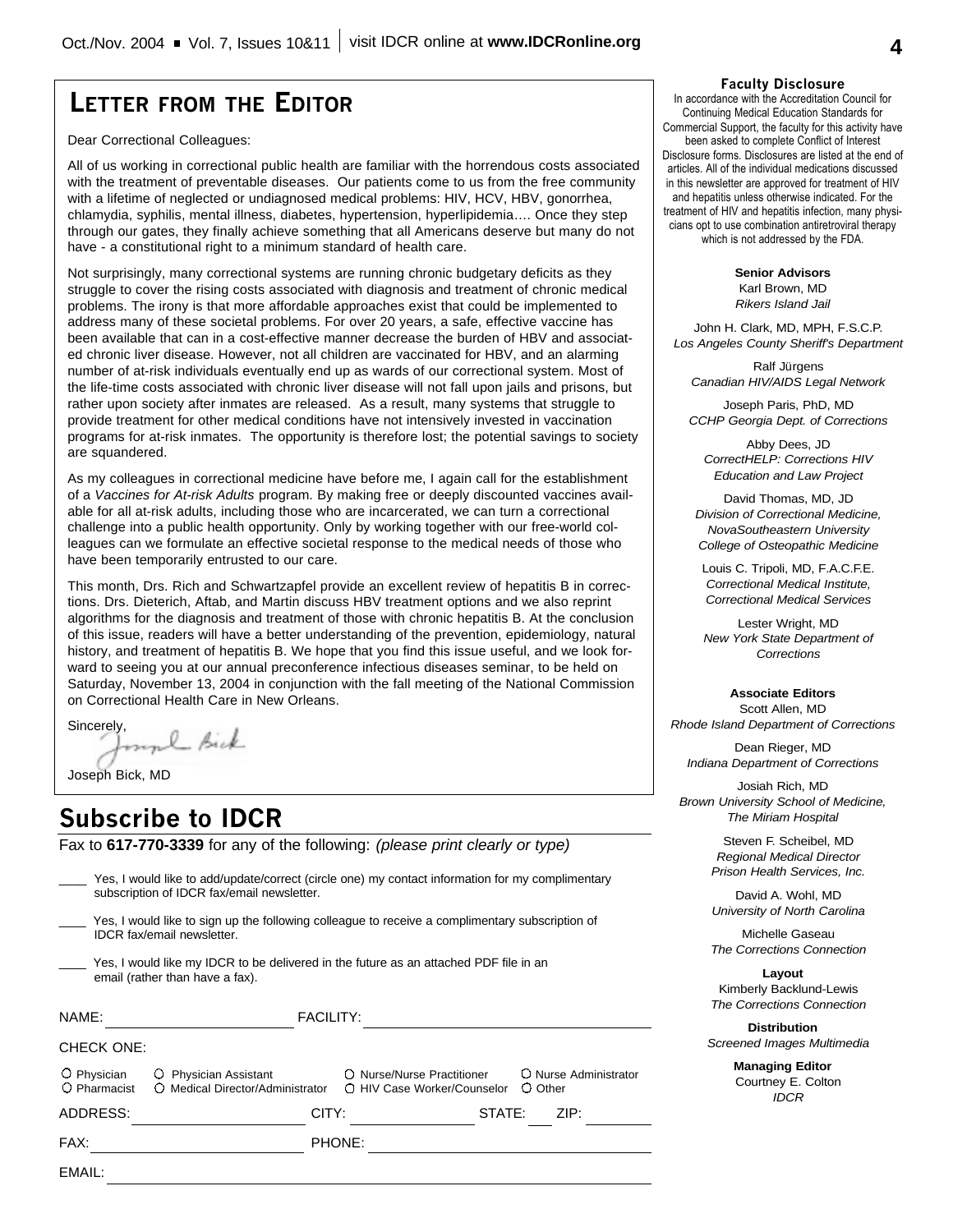# **HEPATITIS B MANAGEMENT ALGORITHMS**

### **SCREENING LABS**

**Initial screening:** HBsAg, anti-HBc (lgG and lgM), anti-HBs **All HBsAg+ subjects:** HBeAg, anti-HBe, quantitative HBV DNA level by PCR

|               | <b>ACUTE</b><br><b>HBV</b><br><b>INFECTION</b> | <b>PAST</b><br><b>EXPOSURE</b><br>(IMMUNITY) | <b>VACCINE</b><br><b>RESPONDER</b> | <b>CHRONIC</b><br><b>HBV</b><br><b>INFECTION</b> | <b>CHRONIC</b><br><b>PRECORE</b><br><b>MUTANT</b> | <b>INACTIVE</b><br><b>CARRIER</b> |
|---------------|------------------------------------------------|----------------------------------------------|------------------------------------|--------------------------------------------------|---------------------------------------------------|-----------------------------------|
| HBsAg         | $\ddot{}$                                      |                                              |                                    | $\ddot{}$                                        | $\ddot{}$                                         |                                   |
| Anti-HBs      |                                                | $\ddot{}$                                    | $\ddot{}$                          |                                                  |                                                   |                                   |
| HBeAg         | $\ddot{}$                                      |                                              |                                    | $+$                                              |                                                   |                                   |
| Anti-HBe      |                                                | $+/-$                                        |                                    |                                                  | $\ddot{}$                                         |                                   |
| Anti-HBc IgG  | $\ddot{}$                                      | $\ddot{}$                                    |                                    | $\ddot{}$                                        | $\ddot{}$                                         |                                   |
| Anti-HBc IgM  | $\ddot{}$                                      |                                              |                                    |                                                  |                                                   |                                   |
| HBV DNA (PCR) | $\ddot{}$                                      |                                              |                                    | $\ddot{}$                                        | $\ddot{}$                                         |                                   |



Screen for HCC in relevant populations.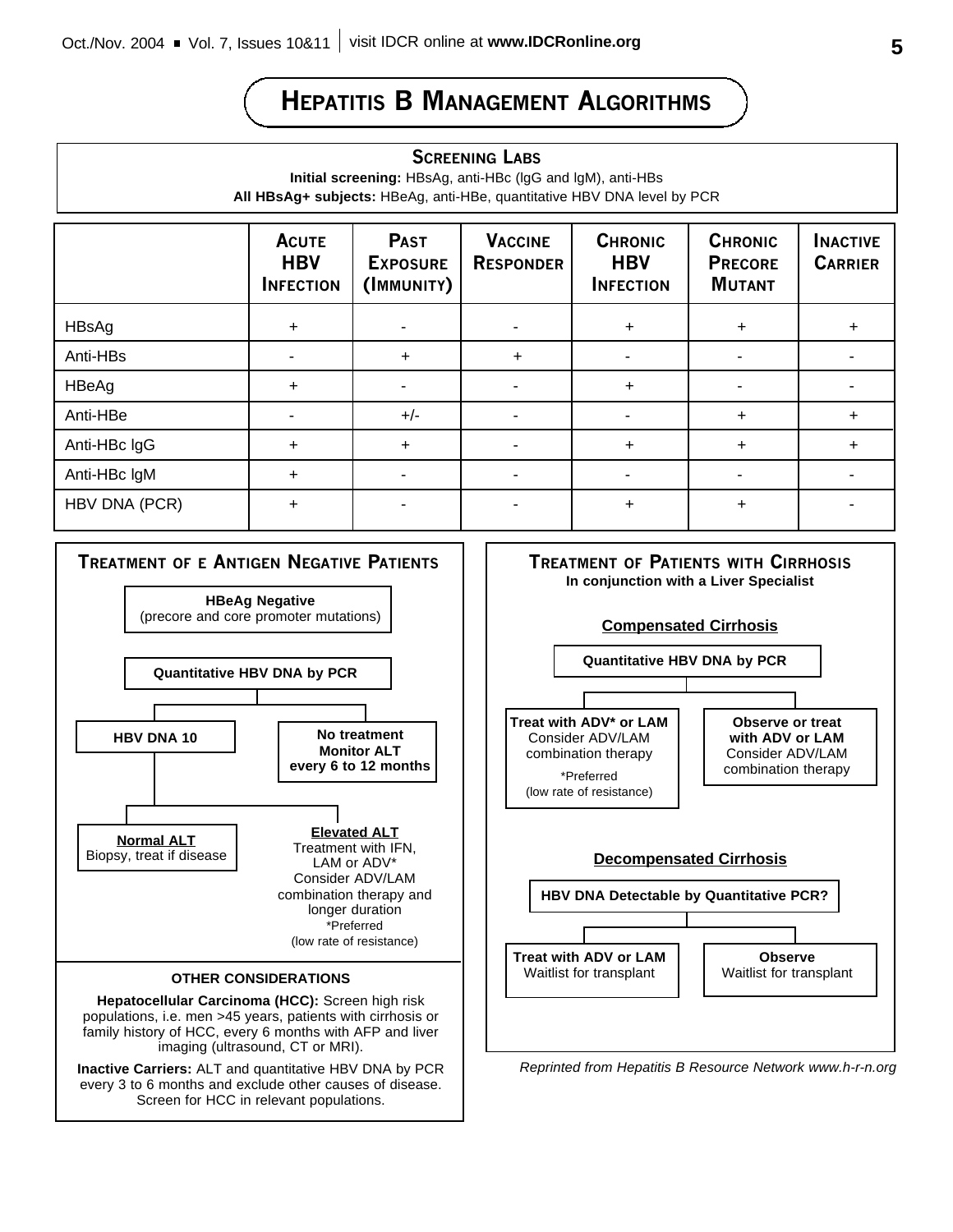# **SPOTLIGHT: HEPATITIS B VIRUS (HBV)/HIV CO-INFECTION AND TREATMENT OPTIONS**

*Aftab Ala,\* MD, Advanced Liver Fellow, Division of Liver Diseases, Mount Sinai School of Medicine, New York, NY, 10029 Douglas Dieterich,\*\* MD, Vice Chair and Chief Medical Officer Department of Medicine, The Mount Sinai Medical Centre, One Gustave L. Levy Place, New York, NY 10029-6574*

#### **HIV AND HBV CO-INFECTION**

Up to 96% of HIV-infected people have been co-infected with HBV.<sup>1,2</sup> In the 15 years after its emergence, HIV-associated mortality was so high that treating HBV infection did not appear to be a priority. Fortunately, with the development of successful highly active antiretroviral therapy (HAART), individuals with HIV infection now have a better prognosis with a steady decline in the number of new cases of HBV infection over the last 10 years.<sup>3</sup> Aggressive treatment of HBV in co-infected patients will hopefully lead to improved tolerability of antiretroviral therapy and decreased morbidity and mortality.

The goal of therapy for hepatitis B includes prevention of cirrhosis and other consequences of chronic liver disease. Therapy for HIV-HBV co-infected patients needs to be individualized. The liver-related mortality in HIV-HBV co-infected patients is 14-fold higher than that for either virus alone<sup>4</sup> and HIV-positive patients are 3 to 6 times more likely to develop chronic hepatitis B following occult infections rather than HIV-negative patients. HIV-HBV co-infection is associated with a higher rate of cirrhosis than HBV infection alone. In coinfected individuals HBV DNA and HBeAg levels tend to be higher; ALT and AST levels are lower; and there is a lower rate of spontaneous HBeAg seroconversion. <sup>5</sup> Co-infected patients have accelerated histologic progression of liver disease, although there are conflicting data on the impact of HBV on HIV infection.<sup>6</sup> While some studies have shown an increased rate of HIV progression to AIDS among individuals with markers of exposure to HBV (anti-HBc), others have not shown any change in the progression of HIV disease or survival.<sup>7,8,9,10</sup>

#### **CHRONIC HEPATITIS B THERAPY**

The overall aim of management of chronic HBV is to prevent progression of liver disease to cirrhosis and HCC. Since HBV replication is important, effective therapy should suppress HBV DNA to the lowest levels possible. Molecular assays such as PCR enables the accurate monitoring of HBV DNA at levels as low as 100-1000 copies/mL and should ideally establish a patient's baseline HBV DNA prior to treatment, and thus monitor response to antiviral therapy or viral rebound associated with resistance. That is, as therapy is extended to more HBeAg-negative chronic HBV individuals, the use of HBV DNA testing will be increasingly incorporated into clinical decision-making.

The threshold level of HBV DNA for determination of candidates for therapy is  $\geq$ 10<sup>5</sup> copies/mL for patients with HBeAg-positive chronic hepatitis B.<sup>11</sup> Patients should also have elevated ALT levels and/or evidence of liver injury on liver biopsy. A lower serum HBV DNA threshold is needed for patients with HBeAg-negative chronic hepatitis B and those with decompensated cirrhosis. Current guidelines recommend thresholds of  $\geq 10^4$  copies/mL and  $\geq 10^3$  copies/mL for these patient groups, respectively. Individuals with serum HBV DNA of less than  $10^5$  are deemed inactive carriers, whereas those with levels greater than  $10^5$  copies/ml have chronic infection with ongoing viral activity and more potential for progressive liver disease. HBV levels are used to guide therapy but other factors such as liver histology are also required.

Interferon alpha (IFN), lamivudine and adefovir are approved as initial therapy for chronic hepatitis B, although the advantages and disadvantages of the three therapies should influence their selection.

#### *(i)Combination therapy*

Combination therapy, at least theoretically, is likely to be more effective than monotherapy in suppressing viral replication and may decrease or delay the emergence of drug resistance. It may be of particular value in decompensated cirrhosis. Several large studies are underway exploring the use of two nucleoside/nucleotide antiviral agents or an antiviral plus IFN in compensated patients.

#### *(ii)Pegylated Interferon*

Peginterferon alfa-2a has a long mean half-life of 80 h, sustained plasma drug concentrations and little peak-to-trough fluctuation.<sup>12</sup> The potential for development of viral resistance with lamivudine and possibly adefovir is the critical step in allowing for treatment discontinuation. In a recent study HBeAg-negative chronic HBV individuals had significantly higher rates of response, sustained for 24 weeks after the cessation of therapy, with peg interferon alfa-2a (180 µg once weekly) plus lamivudine than with lamivudine alone (100 mg daily).<sup>12</sup> The rates of sustained suppression of HBV DNA to below 400 copies per milliliter were 19 percent with peg interferon alfa-2a monotherapy, 20 percent with combination therapy, and 7 percent with lamivudine alone. Loss of hepatitis B surface antigen occurred in 12 patients in the peginterferon groups, compared with 0 patients in the group given lamivudine alone.

#### *(iii)Lamivudine and concept of resistance*

Selection of resistant HBV during lamivudine treatment is a multifactorial process in which the replicative capacity of the virus, host immune response (reflected by pretreatment ALT values), and the HBV genotype itself play important roles.<sup>13</sup> Thus, different mutational patterns of resistant HBV genotypes A and D may have an impact on the treatment strategies for lamivudine-resistant HBV.<sup>14</sup>

In patients with HBV infection alone, resistance ranges from 24% in the first year of treatment to 66% by year 4; in HIV-HBV-coinfected patients, resistance is more frequent, with 47% resistant to lamivudine at year 2 and 90% at year 4.<sup>15,16,17</sup>

#### *(iv)Emtricitabine (FTC)*

FTC was approved in July 2003 by the FDA for the treatment of HIV and appears to be a potential useful drug in the management of HIV-HBV co-infection. FTC is a fluorianted nucleoside reverse transcriptase inhibitor, similar to lamivudine, but with a longer half life, that produces similar suppression of HBV DNA in HIV co-infection as that observed in patients with HBV alone. What is encouraging is that the safety profile of FTC in HIV-HBV-coinfected patients was similar to that observed in patients infected with HBV alone. FTC is well tolerated and has potent anti-HIV activity, although due to cross-resistance, it is not indicated after lamivudine failure.<sup>18</sup> Previous FTC studies have shown significant in vitro activity against HBV. This was confirmed from two controlled randomized clinical trials with different dose ranges of FTC (25 to 300 mg) which demonstrate a 3.4 log10 reduction of viral HBV load in a total of 147 patients, performed for the treatment of HIV (n = 52).<sup>18,19</sup>

#### *(v)Adefovir*

Adefovir (a phosphorylated nucleotide analog of adenosine monophosphate) acts by inhibiting HBV DNA polymerase, thereby causing HBV DNA chain termination. Adefovir is indicated in the treatment of chronic HBV in adults with evidence of active viral replication and either evidence of elevation of ALT or AST, or histologi-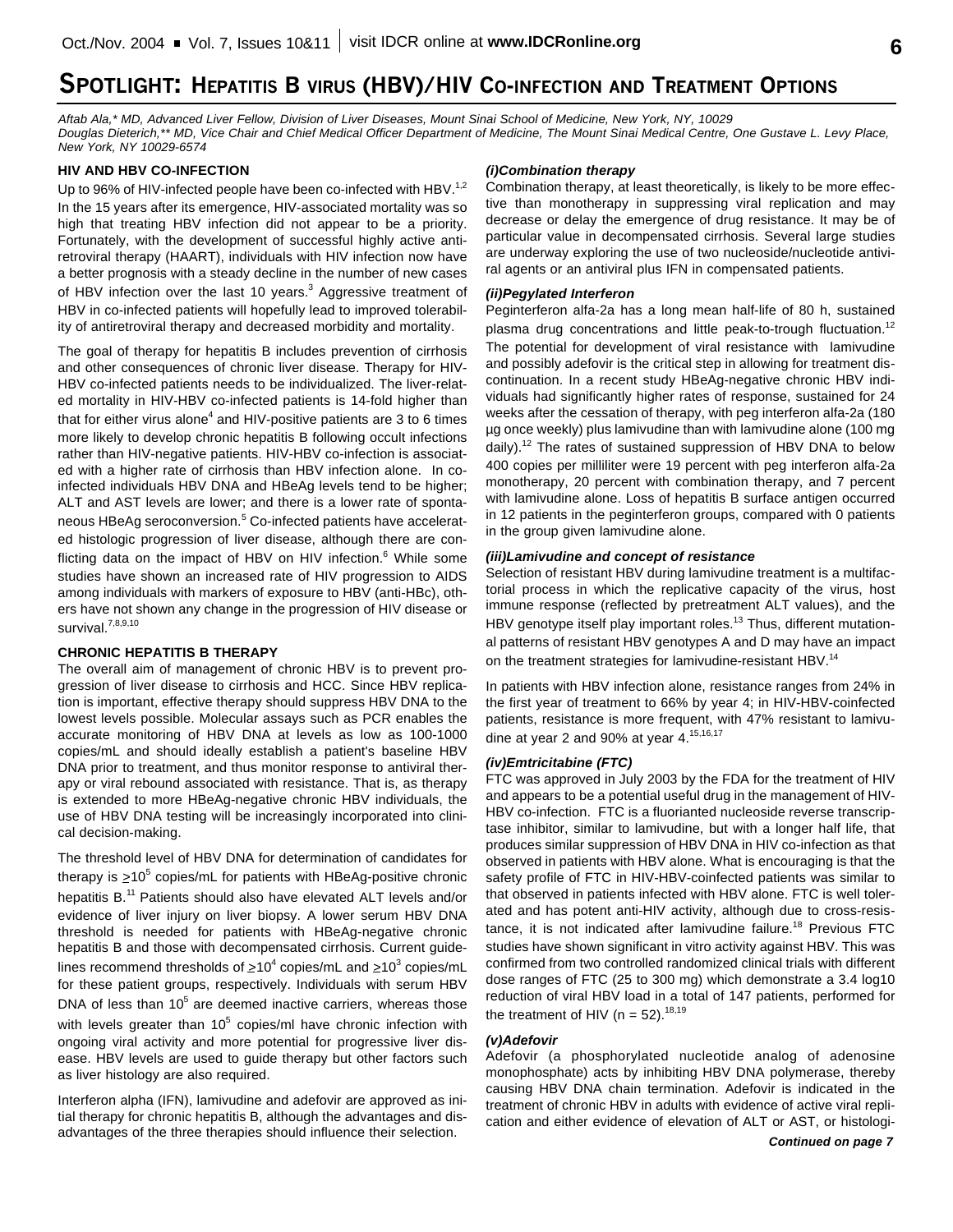# **IN MEMORIAM: DR. STEPHEN TABET 1961-2004**

### **The 1st Annual Stephen Tabet Prison Medicine Advocacy Award**

This award will be given in memoriam of Dr. Stephen Tabet, correctional physician and advocate, who passed away this past July. The presentation of this award will take place at the NCCHC on Saturday, November 12, 2004 following the IDCR pre-conference seminar.

*The individual presented with this award will have demonstrated selfless commitment to HIV-positive incarcerated persons, and show a continued interest and passion for caring for those with HIV in corrections in the future.*

*This individual must be dedicated not only to improving prison health care, but must also serve as a mentor to other health care providers.*

*This individual must present with a compassion for treating the most challenging, most underprivileged patients. Nominations for this award should be sent to idcr@brown.edu by November 6, 2004.*

#### **SPOTLIGHT...***(continued from page 6)*

cally active disease, and is given orally, once daily, at a dose of 10mg. Treatment with adefovir has lead to histologic improvement, as defined by as a decrease in the knodell necroinflamatory score and HBeAg seroconversion. Significant in the findings during clinical trials of adefovir is the low adefovir-associated HBV resistance; the incidence of adefovir resistance-associated mutations was 0% at 48 weeks, 2% at 96 weeks, and 1.8% at 144 weeks. Adefovir has demonstrated anti-HBV activity in patients with HBV containing lamivudine resistance-associated mutations.<sup>20</sup>

#### *(vi)Tenofovir (TDF)*

There is an increasing interest in TDF in the treatment of HBV-HIV co-infection. The anti-HIV properties of TDF found lacking in adefovir, coupled with its excellent tolerability in advanced HIV infection, makes TDF more attractive for the patient with limited therapeutic options in which the goal of antiretroviral therapy is to lower the HIV RNA load. Preliminary results demonstrate the anti-HBV efficacy of TDF (300mg) in HIV-infected patients with lamivudine resistance after 9 months of antiretroviral therapy.<sup>20</sup> Although not approved by the FDA for the treatment of HBV, TDF has excellent activity against HBV and many co-infected patients have been treated with TDF plus lamivudine. It is likely that we will see studies looking at the combination of FTC and TDF in the management of HIV-HBV-coinfected individuals. Newly emerging data demonstrate the need for appropriate dosing to avoid renal toxicity of  $\text{TDF}^{21}$  This is a rare occurrence; however, when this toxicity does occur, it resembles adefovir renal toxicity, which is a Fanconi-like syndrome that is reversible.

#### *(vii)Entecavir (ETC)*

ETC is a novel guanine analogue which is active against the HBV DNA polymerase and thus prevents priming, negative strand formation, and positive strand synthesis.<sup>22</sup> ETV has been proven to be effective in patients previously treated with interferon and against lamivudine-resistant HBV strains.<sup>23</sup> These findings must be confirmed in the larger, ongoing, worldwide phase 3 studies of ETC in nucleoside analogue-naïve patients and in lamivudine-refractory patients.

In conclusion, there have been many changes in the therapies associated with treatment of hepatitis B and HIV-HBV co-infection. Ultimately, the goals are to achieve a significant decline in the morbidity and mortality attributed to HBV infection among those infected with HIV.

#### *Disclosures*

*\*Nothing to disclose.*

*\*\*Consultant: GlaxoSmithKline, Roche, Gilead, Bristol Myers Squibb, Abbott, Schering.*

*Grant/Research Support: GlaxoSmithKline, Roche, Gilead, Bristol Myers Squibb, Abbott, Schering.*

*Speaker's Bureau: GlaxoSmithKline, Roche, Gilead, Bristol Myers Squibb, Abbott, Schering.*

#### *References*

- *1. Pisu M, Meltzer MI, Lyerla R. Vaccine. 2002; 21(3-4):312.*
- *2. Collin JF, Cazals-Hatem D, Loriot MA, et al. Hepatology. 1999: 29:1306-10.*
- *3. Manegold C. Clin Infect Dis. 2001; 32:144-8.*
- *4. Dieterich DT. 2003; 23(2):107-14.*

*5. Gatanaga H, Yasuoka A, Kikuchi Y, et al. Eur J Clin Microbiol Infect Dis. 2000; 19(3):237-9.*

- *6. Goldin RD, Fish DE, Hay A, et al. J Clin Pathol. 1990; 43(3):203.*
- *7. Schecter MT, Craib KJP, Le TN, et al. AIDS. 1989; 3:347-53.*

*8. Scharschmidt BF, Held MJ, Hollander HH, et al. Ann Intern Med. 1992; 117:837-8.*

*9. Eskild A, Magnus P, Petersen G, et al. AIDS. 1992; 6:571.*

*10. Siniccio A, Raiteri R, Sciandra M, et al. Scand J Infect Dis. 1997; 29(2):111-15.*

*11. Keeffe EB, Dieterich DT, Han SH, et al. Clin Gastroenterol Hepatol. 2004; 2(2):87-106.*

*12. Marcellin P, Lau, GK, Bonino F, et al. N Engl J Med. 2004; 351(12):1206-17.*

- *13. Stuyver LJ, Locarnini SA, Lok A, et al. Hepatology. 2001; 33:751.*
- *14. Ciancio A, Smedile A, Rizzetto M, et al. Hepatology. 2004; 39:42.*
- *15. Zöllner B, Petersen J, Puchhammer-Stöckl E, et al. Hepatology.*
- *2004; 39:42-50.*

*16. Thibault V, Benhamou Y, Seguret C, et al. J Clin Microbiol. 1999; 37:3013-3016.*

*17. Papatheodoridis G, Dimou E, Papadimitropoulos V. Am J Gastroenterol. 2002; 97:1618-1628.*

*18. G, Dimou E, Papadimitropoulos V. Am J Gastroenterol. 2002; 97:1618-1628.*

*19. Das K, Xiong X, Yang H, et al. J Virol. 2001; 75:4771-4779.*

*20. Raffi F, Snow A, Borroto-Esoda K, et al. 2nd IAS Conference on HIV Pathogenesis and Treatment; July 13-16, 2003; Paris. Abstract 215. 21. Benhamou Y et al. 54th Annual Meeting of the American*

*Association for the Study of Liver Diseases; October 24-28, 2003; Boston. Abstract 1155.*

*22. Callens S, De Roo A, Colebunders R. J Infect. 2003; 47:262.*

*23. Buti M, Esteban R. J Hepatol. 2003; 39(Suppl 1).*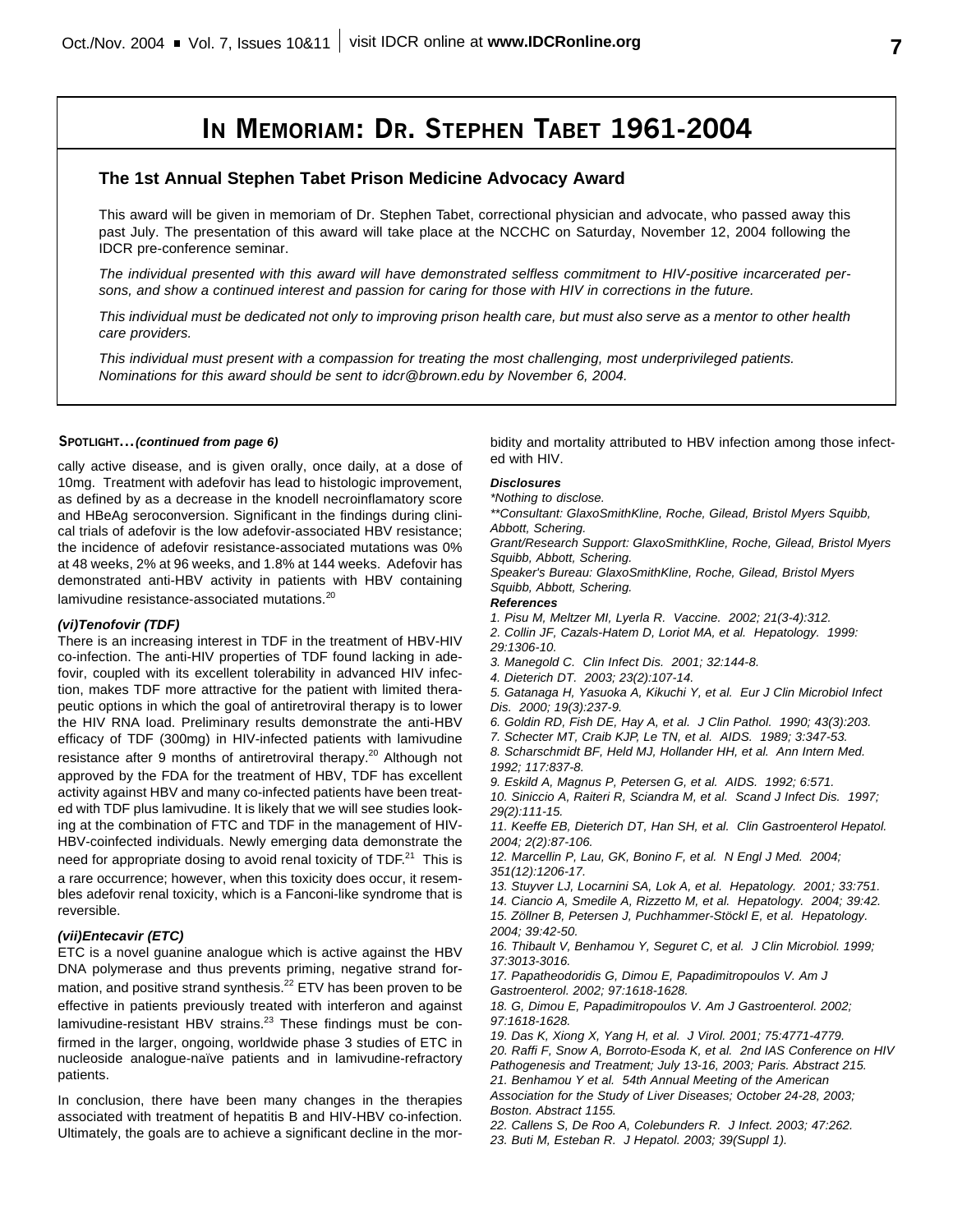# **SAVE THE DATES**

#### **Chest 2004**

*October 23 - 28, 2004 Seattle, WA* Call: 847.498.1400 Fax: 800.343.2227 Visit: www.chestnet.org/CHEST/ program/index.php.

### **Practical Management of HIV: A One Day Regional Workshop Covering the Practical Aspects of HIV Management**

*October 23, 2004 Orlando, FL October 25, 2004 Sturbridge, MA* Call: AAHIVM: 310.278.6380 or NEAETC: 617.262.5657 Visit: www.aahivm.org or www.neaetc.org.

#### **44th Annual ICAAC**

*October 30 - November 2, 2004 Washington, DC* Call: 800.974.3621 Visit: www.asm.org

#### **HIV Mini-fellowship Program**

*November 8 - 10, 2004 University of Texas Medical Branch, Galveston, TX* Call: Victoria Korschgen at 409.772.8799 Email: vikorsch@utmb.edu

### **National Conference on**

**Correctional Health Care** *November 13 - 17, 2004 New Orleans, LA* Call: 773.880.1460 Visit: www.ncchc.org

## **Society of Correctional**

**Physicians: 2004 Annual Conference Acute & Chronic Issues in Pain Management & Wound Care**

*November 14, 2004 New Orleans, LA* Call: 800.229.7380 Email: scp@corrdocs.org

# **IN THE NEWS**

#### **Study Shows Hepatitis B Transmission High in R.I. Prisons**

In the first study to gauge the risks of contracting HIV and hepatitis B virus (HBV) infections in Rhode Island prisons, Brown University researchers found that a significant number of men acquire HBV while incarcerated-a finding that led the team to call for prison-wide vaccinations. To conduct the study, blood was analyzed from mandatory, consensual tests taken when inmates entered the Adult Correctional Institute in Cranston, R.I. Researchers gathered test results on 4,269 men sentenced between 1998 and 2000. Nearly two percent of incoming inmates tested positive for HIV. Twenty percent had SEROLOGIC EVIDENCE OF HBV and 23 percent had serologic evidence of HCV infection. To determine if transmission of these infections was occurring within the prison, researchers retested 446 men who were still incarcerated at least one year later. While none of the inmates contracted HIV infection, and less than one percent of inmates contracted HCV, almost three percent of inmates contracted HBV infection-a rate higher than indicated in previous prison research and markedly higher than the national average. Since the time of the study, routine vaccination has been expanded to the men's division of the R.I. Department of Corrections (a vaccination program was already in place for women), making the state one of only a few in the nation that routinely offers hepatitis B vaccinations to all its inmates.

*NATAP - www.natap.org*

#### **Roche Seeks Approval for Pegasys Use for Chronic Hepatitis B**

Roche recently announced the submission of a new supplemental license application with the U.S. Food and Drug Administration to market Pegasys® (peginterferon alfa-2a) for the treatment of chronic hepatitis B (CHB). Pegasys received FDA approval for the treatment of chronic hepatitis C in October 2002. Roche submitted this filing based on Pegasys data from its comprehensive clinical development program in hepatitis B. This program involved more than 1,500 patients with chronic hepatitis B infection from three separate studies. One phase II study compared Pegasys to standard interferon in patients with HBeAg-positive disease. Two phase III studies compared Pegasys to Epivir-HBV® (lamivudine) in patients with HBeAg-positive disease and in patients with HBeAg-negative disease (a more difficult to treat mutation of the hepatitis B virus), respectively. Researchers found that peginterferon alfa-2a alone or in combination with lamivudine resulted in higher rates of sustained response (19% and 20%, respectively) among patients with HBeAg-negative chronic hepatitis B than did lamivudine monotherapy (7%). The two studies are the largest trials conducted to date in the patient populations infected with either variation of hepatitis B.

*NATAP - www.natap.org New England Journal of Medicine*

#### **New Nucleoside Analogue Against HBV: New Answers, New Questions**

In a phase II dose finding study of clevudine (L-FMAU), a new pyrimidine nucleoside analogue, 32 patients were treated with 10, 50, 100, or 200 mg clevudine once daily for 28 days. A profound -2.5 to -3.0 log10 reduction of hepatitis B virus (HBV) DNA was observed at all doses. Viral suppression was associated with a transient alanine aminotransferase increase in some patients, particularly at the 100 mg dose. Suppression was unusually prolonged in most patients (-1.2 to -2.7 log10 at six months post-dosing) and resulted in HBe antigen loss and anti-HBe seroconversion in an unexpectedly high number of six and three out of 27 patients, respectively. The mechanisms of activity for this medicine remain unclear. Study authors question whether it is possible that this particular nucleoside analogue may have immunomodulatory or other additional effects, as well as the etiology of the transient alanine aminotransferase increases observed in some patients.

*Marcellin et al. HEPATOLOGY. 2004;40:140-148. NATAP - www.natap.org*

#### **Study: Tenofovir Disoproxil Fumarate Effective in Patients Coinfected with HIV/ HBV**

Coinfection with HIV-1 increases the risk of HBVassociated progressive liver disease. Among individuals coinfected with HIV and HBV in two phase III randomized controlled trials, therapy with tenofovir DF has clearly demonstrated anti-HBV virologic efficacy. During 48 weeks of therapy with tenofovir DF, a mean reduction of 4 - 5 log10 copies/mL in the HBV DNA level was seen in antiretroviral therapy-experienced HIV-HBV-coinfected individuals with or without resistance to lamivudine. A similar reduction in the HBV DNA level was seen in antiretroviral therapy-naive HIV-HBV-coinfected individuals who received combination therapy with lamivudine and tenofovir DF as a component of their initial three-drug HAART regimen.

*Gregory J. Dore et al. Jour Inf Dis. 2004;189:1185- 1192*

*NATAP - www.natap.org*

# **RESOURCES**

**The CDC's website on Viral Hepatitis B** www.cdc.gov/ncidod/diseases/hepatitis/b/ index.htm

**Hepatitis B Foundation** www.hepb.org

**MedlinePlus: Hepatitis B** www.nlm.nih.gov/medlineplus/hepatitisb.html